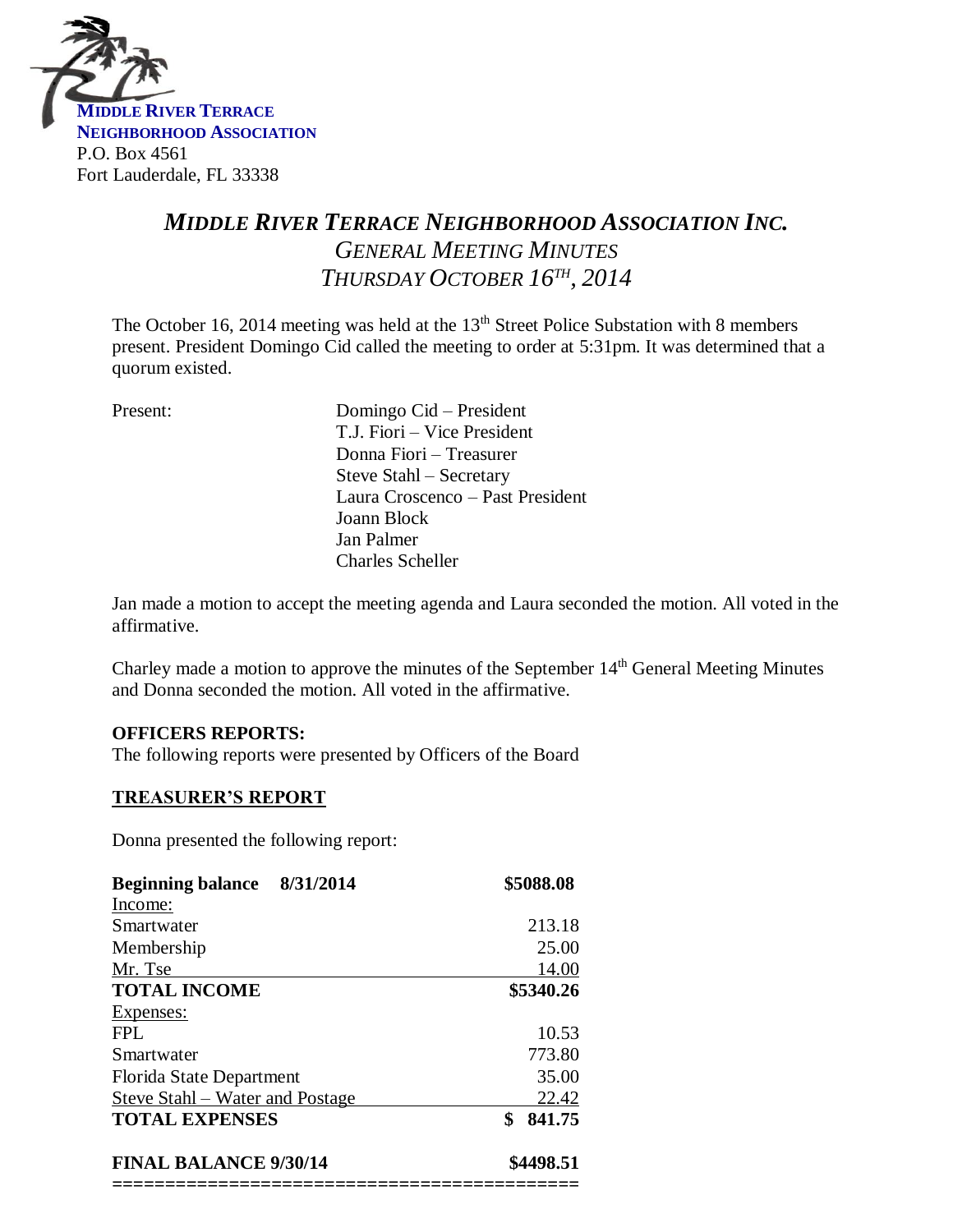# **GYR**

Joann announced that MRTNA has been awarded \$1,455.20. It was decided that we spend 20% toward more plantings at Fort Lauderdale High School. A motion was made by Laura and seconded by Donna to round up the amount of the gift to \$300.00 for the school and let them decide what plants to purchase and plant. Joann made a motion that the Association will buy additional plants to fill in any gaps left. Seconded by T.J. Both motions were approved unanimously.

# **POLICE REPORT**

Our neighborhood numbers are down. Lake Ridge numbers are up, but a large number are vehicle thefts and break-ins at the rental car companies. Many problems still are occurring at the caboose. The police are addressing daily. They are also using decoy female officers on bikes as bait to be robbed, but so far no success.

# **WEBSITE**

We need to take suitable photos that fit the format for Jeff to add to the site for a slide show. Smartwater needs to be added as a sponsor.

# **SMARTWATER**

Donna made a motion to hold the next distribution at our next general meeting on November 13th. Signs will be taken down now, corrected and reinstalled 1 week before the event. Seconded by Charley. Motion approved unanimously. Steve to contact Brenda Bailey, Domingo to contact Chief Adderley. E-mail blast using mail chimp, Nextdoor, website, Facebook to advertise the event.

# **ARSENIC IN THE PARK**

The EPA report is not expected to be ready until after October,  $25<sup>th</sup>$ .

# **DIXIE HIGHWAY PROJECT**

Contrary to the bad information we received at the last general meeting from the DOT representative that came with Diana Alacorn, we will be receiving a round a bout on 16<sup>th</sup> Ct. and Dixie Highway. An example of the round a bout can be viewed on 38<sup>th</sup> St. between Andrews and Powerline.

#### **FORT LAUDERDALE MAKE A DIFFERENCE DAY CELEBRATIONS**

Photos at the tree plantings on  $7<sup>th</sup>$ , mulching of the trimmed trees on the east side of Dixie close to 13th, Ribbon cutting, award certificates, story time with the Mayor and Commissioner for our Little Free Library.

#### **NEW YARD SIGNS FOR OUR GENERAL MEETINGS**

There may be a problem with our use of the police substation and we need to resolve prior to ordering the signs. Laura made a motion that once the issue is resolved that we purchase 12 signs. Jan seconded the motion. Motion approved unanimously.

# **ADOPT A STREET – REPAIRS TO THE DOCK**

Steve has turned in paperwork for adopting the streets  $18<sup>th</sup>$  and Dixie to the dock and  $8<sup>th</sup>$  Ave. to 5<sup>th</sup>. Domingo and Steve are going to look at the dock and at the next board meeting discuss whatever we can do to improve the dock.